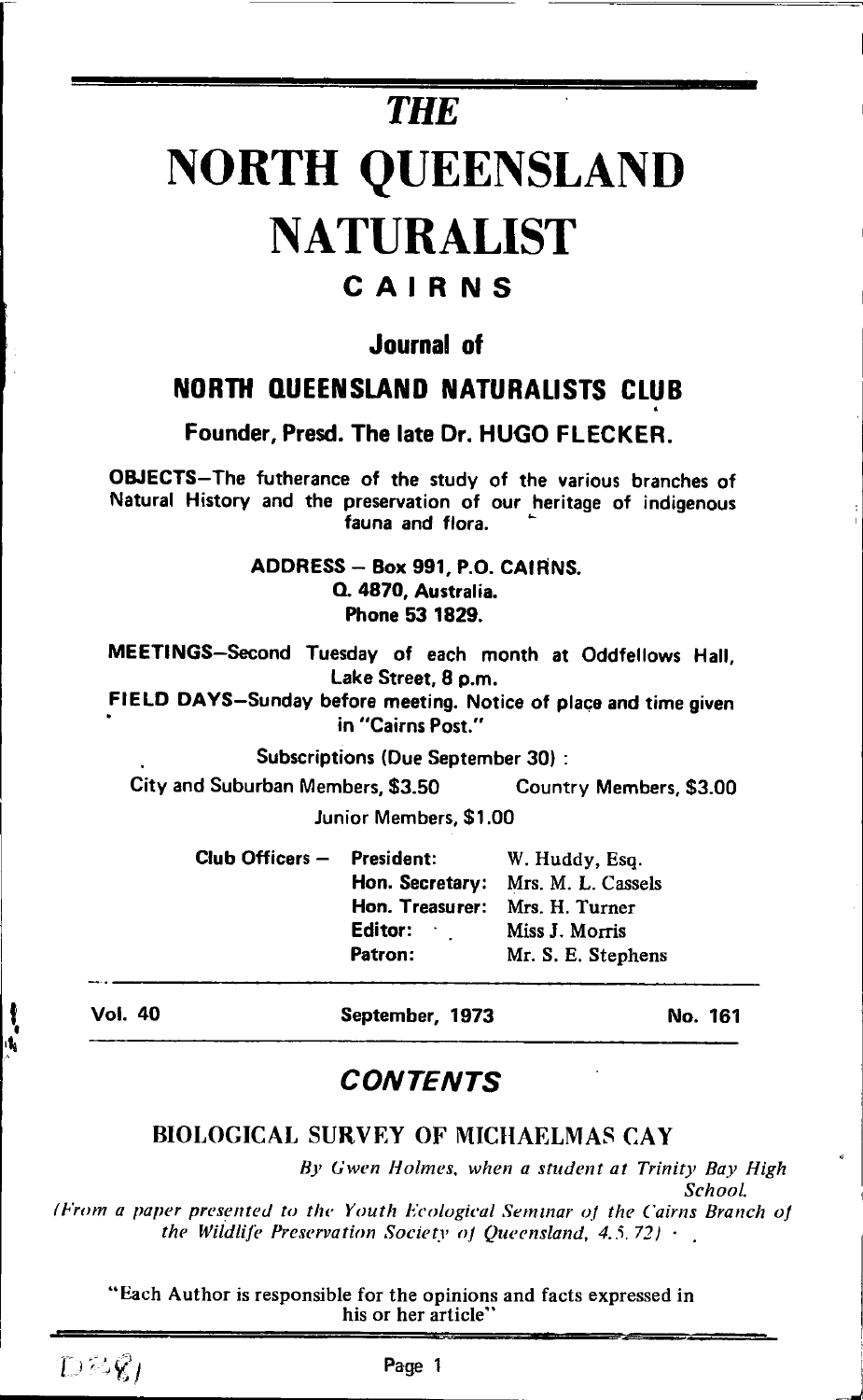# **BIOLOGICAL SURVEY OF MICHAELMAS CAY**

Topography and Physical Conditions.

Michaelmas Cay is situated approximately 25 miles north-east of Cairns on the Great Barrier Reef at 16<sup>0</sup>36.5' south by 145<sup>0</sup>59' east. It is a popular tourist charter boat rendezvous, and its under-water wonderland of delicately coloured marine life attracts many visitors.

Lying in an east-west direction, Michaelmas Cay has a length of 1,200 feet and breadth of 160 feet.

My first visit, on 19 December 1971, found the Cay a more or less oval shape with two bays, one facing the outer reef and the other facing Cairns. At low tide, sand flats exposed at both ends with a large area opening out on the Cairns side. Fairly deep water at the other side restricted exposure but further along towards the eastern end patches of live coral dried. It was only at a very low tide that reef exposed at the far eastern end.

Before my second visit, 29 January 1972, cyclone Althea had caused seas to become moderate to rough and south-east to north-east winds to blow at gale force speed. These unusually high winds and seas combined with nine feet high tides had caused dramatic changes in the shape of the Cay and the area surrounding it - showing how unstable coral cays are during cyclonic conditions.

On this visit, the only familiar sights were a row of three parallel rocky outcrops facing Cairns on the eastern end, a six feet high post half way up the beach, and the birds. Now the Cay had built up two horns facing in a south-east direction and curving into two bays which then formed a point in the centre. Low tide revealed other changes. Part of the original sand flats at either end had been covered by the sand forming the horns, the eastern end being the most changed. Now large expanses of live coral and reef were exposed with no sand except at the extreme edge of the Cay. Cairns side lay mostly under water except in the immediate vicinity of the rocky out-crops where there was rubbly sand merging into the live reef. Winds had caused the edges of the Cay to become quite steep and eroded, with some plants being uprooted. Approximately half the total area of Michaelmas at about half tide is covered with vegetation.

(A subsequent visit, 9 August 1972, found the shape of the Cay had again changed considerably. See sketch maps.)

No weather reports specific to Michaelmas Cay could be obtained. The closest available were from Cairns, with the average annual rainfall being about 70 inches, the mean minimum temperature 57°F. and the mean maximum 85°F. Soil samples from various parts of the Cay revealed a pH of 5.5-6, which is the same as for the surrounding sea water. In areas where birds were nesting, organic wastes were evident. Relevant winds are mainly from the south-east to north-east directions.

An established fact concerning the development of the Great Barrier Reef is that reef building corals cannot flourish below about 30 fathoms or 180 feet, where penetrating daylight can no longer maintain plant life. The sinking of an experimental bore through Michaelmas Reef in 1928 found no semblance of basic rocks to a depth of 600 feet, only calcareous material. Two reasonable explanations are popularly accepted. One is the gradual subsidence of the shallow sea floor and the other is based on slow changes in the level of the ocean waters with which the upward growth of the coral banks has kept pace.

## Collection of Data, and Results

My first visit to the Cay was for a twelve inch tide at 4.10 a.m. on Sunday 19 December 1971. Light westerly winds were blowing and seas were smooth to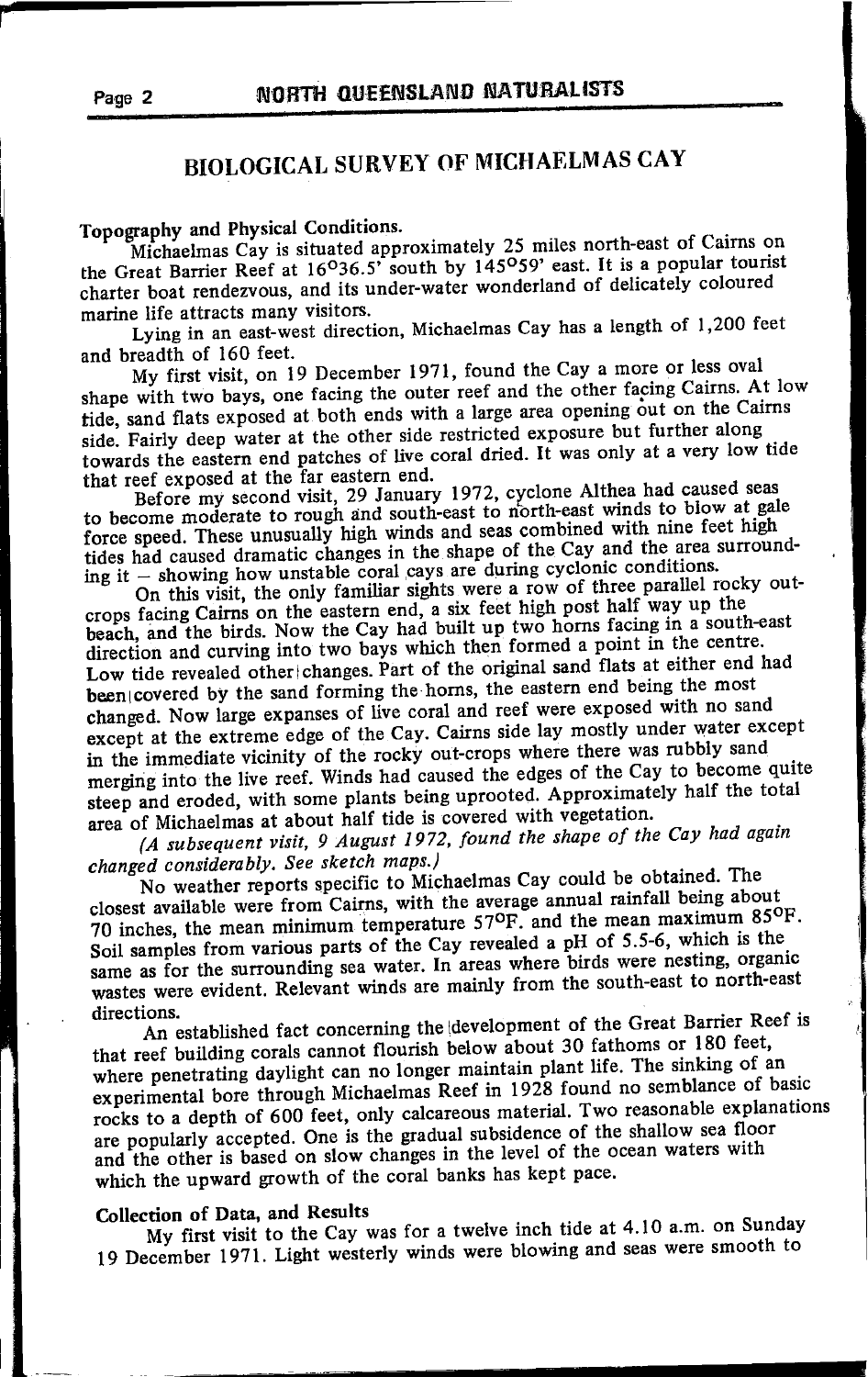slight. On my second visit, for a nine inch tide at 3.48 a.m. on Sunday, 30 January 1972, the winds were  $10-15$  knots and the seas slight, with showers in the vicinity.

Species recorded and collected from the Cay are listed below. Where possible, the scientific as well as the common name is included. I have seen or collected some 300 different species of flora and fauna during my two visits, leaving no doubt as to the great diversity of life which may be found if more time were available.

### LIST OF SPECIES RECORDED

#### PHYLUM ARTHROPODA.

C,rabs (Class Crustacea); Hapalocarcinus marsupialis (Gall Crab) Dardanus megistos (Hermit Crab) D. deformis (Hermit Crab) Ocypode ceratophthalma (White Ghost Crab) Purple Ghost Crab Atergatus floridus (Shawl Crab) various reef species. Crayfislr: Panulirus longipes (Painted Spiny Lobster) Stenopus hispidus (Banded Coral Shrimp) various reef prawn.

Insects (Class Insecta): Various species around vegetation on Cay various speuies around reef.

#### THE WORMS.

I

P

Platyhelminthes or flatworms: Euborlasia quinquestriata ( Ribbon Worm).

Annelid or Ringed Worms: Spirobranchus giganteus (Coral Worm) Terebella (Sand Tube Worm) Eurythoa complanata (Salmon Bristle Worm)  $1/2$ " long bristle worms in sand,

#### PHYLUM PROTOZOA

Foraminifera: Alveolina Baculogypsina Calcarina Polystomella.

#### PHYLUM PORIFERA

Phyllospongia foliascens (Cup Sponge) Tethya (Orange Sponge)

#### PHYLUM ECHINODERMATA

Starfish: Protoreaster nodosus (Rhinoceros Starfish) Linckia laevigata (Blue Starfish) Laganum depressum (Sand Dollar) Nardoa novaecaledoniae Acanthaster planci (Crown-of-Thorns Starfish) Turbinaria ornata (star in weed washed up on beach).

Sea Urchins: Heliocidaris erythrogramma (Black-spined Urchin) Tripneustes gratilla (White.spined Urchin) Breynia australsiae (Sand Urchin)

'Brittle Stars: Ophionereis schayeri Ophiarachna incrassata.

Bechedemer or Trepang:

Holothuria feucospilata (Black Cotton Spinner) H. argus Stichopus chloronotus (Dark green Spined Trepang) S. variegatus.

#### PHYLUM COELENTERATA

True Reef Coral (Schractinia): Acropora Humilis (Stag:Horn) A. hyacinthus Fungia actiniformis (Mushroom) F. fungites (Stipper) Platygyra lamellina (Brain) Goniopora tenuidens Porites lutea Echinopora lamellosa Goniastrea pectinata Seriatopora conferta Lobophyllia Montipora.

Soft False Corals (Alcyonaria): Tubiphora musica (Organ Pipe Coral) Xenia elongata Sarcophyton trocheliophorum Sinularia Labophytum pauciflorum. Stinging Coral (Hydrozoa): Millepora platyphylla.

Anemones (Actiniaria): Pelythoa caesia (Colonial Anemone) Calliactis miriarn Physobranchia ramsayi.

Jelly-fish: Physalia physalis (Portuguese Man-o'-War, Blue Bottle).

#### PHYLUM MOLLUSCA

Bubble Sbells (Fam. Bullidae): Ampulla bulla (Pacific Bubble) Hydatinc physis (Rose Petal Bubble)

Helmet Sheels (Fam. Cassidae): Cassis cornuta (Giant Helmet) Casmaria ponderosa Casmaria erinacea.

Ceriths (Fam. Cerithiidae): Cerithium nodulosum (Giant Knobbed Cerith) C. cumingi C. fasciatum Rhinoclavis vertagus.

Cones (Fam. Coniidae): Conus textile (Cloth of Gold Cone) C. imperialis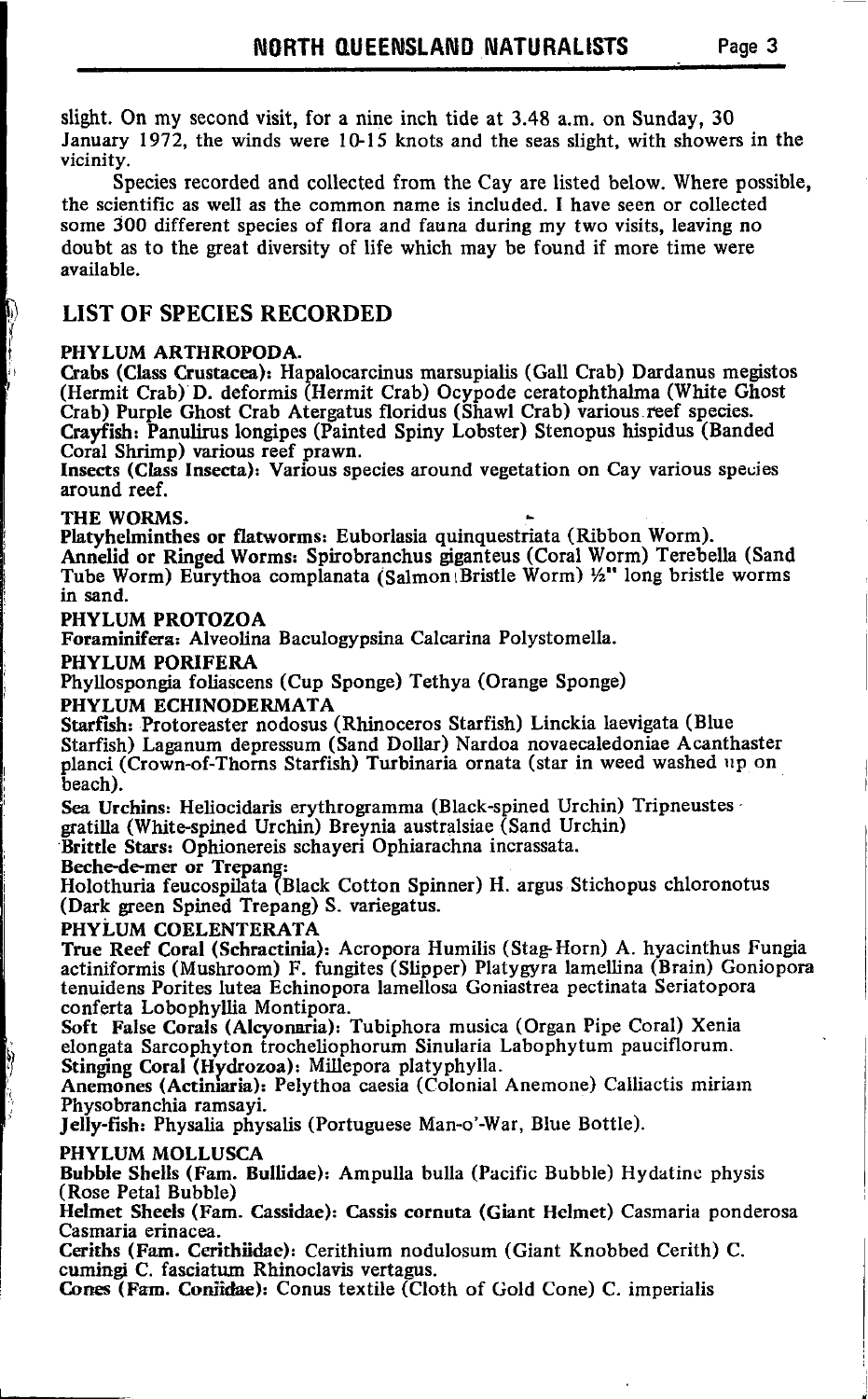(Imperial C.) C. ammiralis (Admiral C.) C. magus C. imperator (Emperor C.)<br>C. generalis (General C.) C. flavidus C. capitanus (Captains C.) C. miles (Soldier C.) C. tessulatus C. marmoreus (Marble C.) C. aulicus (Court C.)

C. sanguinolentus C. omaria (Pearl C.) C. eburneus (Ivory C.) C. virgo (Virgin C.)<br>C. coronatus (Crowned C.) C. litteratus (Letter Marked C.) C. saturatus (Stinging C.)<br>C. lividus (Livid C.) C. episcopus C. arenatus (Smd G C. frigidus C. distans (Distant C.) C. vexillum (Flag C.) C. nussatella C. striatus (Striated C.) C. leopardus (Leopard C.) C. quercinus C. rattus (Rat C.) C. catus  $(Cat C.).$ 

Cowries (Fam. Cypraeidae): Cypraea annulus (Ringed Money, Gold Ringer Cowrie) C. vitellus (Pacific Deer, Milk Spotted C.) C. moneta (Money C.) C. cribaria<br>(Sieve C.) C. arabica (Arabian C.) C. tigris (Tiger C.) C. errones (Wandering C.) C. erosa (Eroded C.) C. isabella C. carneola (Orange-banded C.) C. caurica C. eglantina C. staphylaea (Pustulose C.) Ovula ovum (Egg Cowrie) Calpurnus verrucosus (Little Warty Egg Cowrie).

Band Shells (Fam. Fasciolariidae): Peristernia australiensis.

Abalones (Fam. Haliotidae): Haliotis asinina (Asses Ear) H. varia. Mitre (Fam. Mitridae): Mitra mitra (Giant or Episcopal Mitre) M. sophaie Neocancilla papilio (Butterfly M.) Cancilla filaris Swainsonia casta (Gaste M.) S. olivaeformis (Olive shaped M.) Vexillum exasperatum V. plicarium (Plicate M.) Imbricaria conica (Common Imbricaris M.) I. punctata Pterygia conus (Cone Mitre).

Murex (Fam. Muricidae): Murex brunneus (Aolustus Murex) Transtrafer longmani. Olives (Fam. Olividae): Oliva erythrostoma (Red Mouth Olive) O. episcopalis (Purple Mouth O.) O. tessellata (Tessellated O.) O. annulata (Annulated O.) O. miniacea O. carneola.

Strombs, Spiders (Fam. Strombidae): Strombus mutabilis (Mutable Stromb) S. variabilis (Variable S.) S. lentiginosus (Freckled, Silver S.) S. aurisdianae (Diana's Ear S.) S. gibberulus (Hunch-back, Humped S.) S. luhuanus (Luhu, Red Mouth, Blood Mouth S.) S. bulla (Bubble Conch) S. erythrinus Lambis lambis (Common Spider) Terebellum terebellum.

Auger Shells (Fam. Terebridae): Terebra cerithina (Waxen Auger) T. crenulata (Crenulated A.) T. chlorata (Yellowish A.) T. affinis T. aerolata (Muscaria A.) T. dimidiata (Divided A.) T. nebulosa T. guttata (Eyed A.) T. maculata (Spotted<br>or Marlin-spike A.) T. felina (Tiger A.) T. subulata (Subulate A.) Hastula lanceata (Lanced A.) Hastilina casta.

Top Shells (Fam. Trochidae): Trochus maculatus Angeria delphinus. Vase Shells (Fam. Vasidae): Vasum turbinellum (Pacific, Spiky Vase). Volutes (Fam. Volutidae): Cymbiolacca wisemani (Wiseman's Volute) Aulicina rutila (Blood-red Volute) Melo amphora (Bailer) Amoria maculata (Carols Volute).

Clams (Fam. Tridacnidae): Tridacna gigas ( Gant Clam) T. crocea T. noea (Fluted Giant Clam) T. maxima (Reef Clam) Hippopus hippopus (Horse-hoof Clam). Other Bivalves: Lioconcha castrensis (Tent Marked Venus Shells) Lentillaria paytenorum Frogum unedo (Strawberry Cockle) Periglypta reticulata Promantellum

parafragile (Swimming File Shell) Scahare (Fam. Aplysiidae): Aplysia dactylomela (Spotted Hare) Triangular shaped seahare.

Chiton (Class Amphineur): Acanthozostera Gemnata.

Nudibranches: Various species.

Octopus (Class Cephalopoda): Apricot and light blue octopus

#### PHYLUM CHORDATA

Fish: Cephalophalis miniatus (Trout) Ephinephelus lanceolatus (Groper) Lutjanus sebae (Red Emperor) Lutjanus fulviflamma (Moses Perch) Lethrinus nebulosus (Spangled Emperor) L. chrysostonus (Sweet Lip) Caranx emburyi (Turrem) C. gymnostethoides (Bludger) Scomberomorus queenslandicus (Mackeral) Mugil cephalus (Sea Mullet) Caramloides letieaudis (Trevally) Lates calcerifer (Giant Perch) snapper barracuda chinaman maori wrasse various cod shark Hemiscyllium ocellotum (Epaulette Cat Shark) Dacsyllus (Humbug Fish) Synanceja trachynis (Stone Fish) various tropical fish.

Reptiles: Various sea snakes, turtles.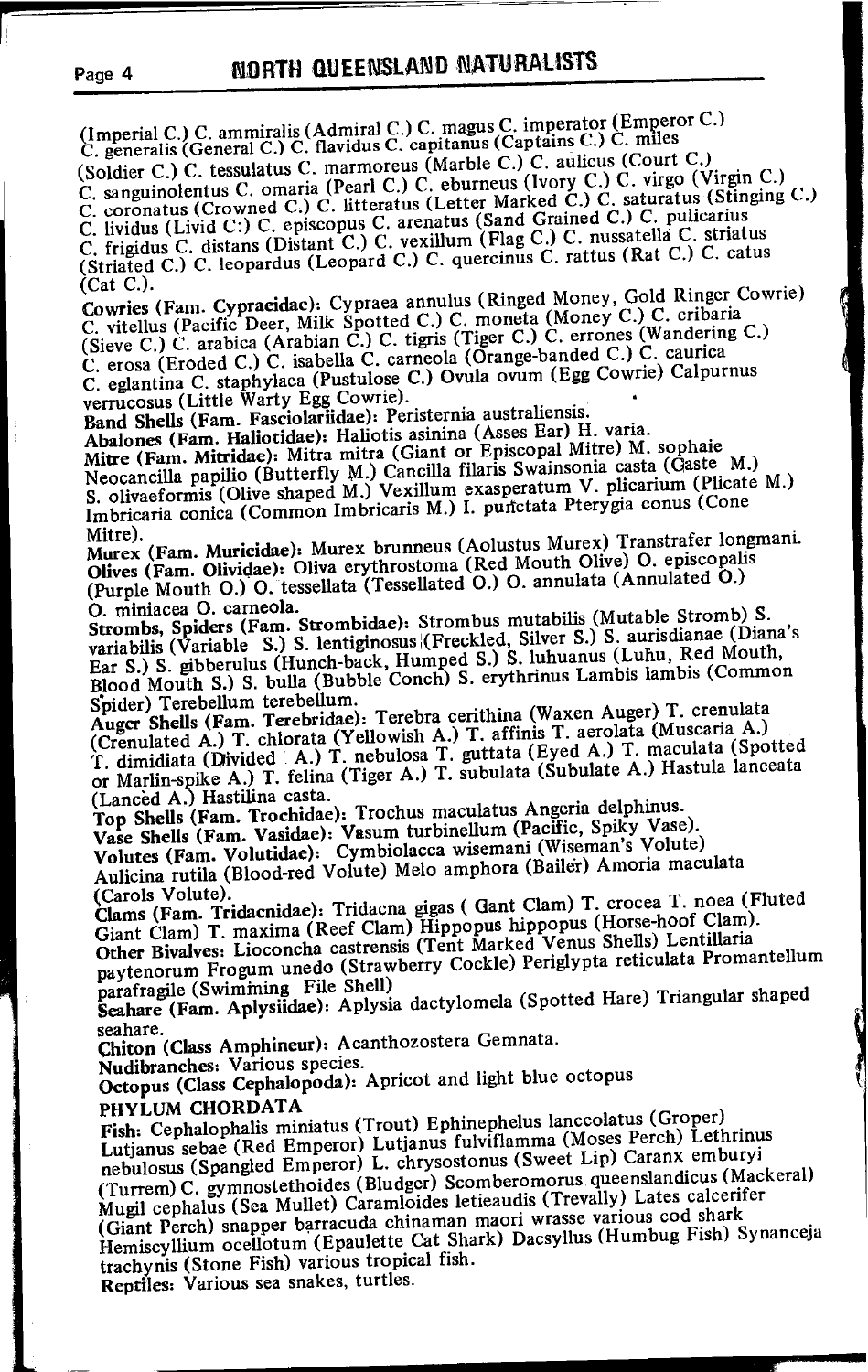Birds: Larus novae hollandiae (Silver, Sea Gull) Sterna hergii (Crested Tern) S. bengalensis (Lesser Crested Tern) S. anaetheta (Bridled Tern) Anous stolidus (Greater Noddy).

#### PHYLUM THALLOPHYTA

Seaweeds: Reef-binding pink and grey-green algae blanket weed kelp Genus Lithophylum/Porolithon Hormosira banksii (Neptune's Necklace) Padina rymnbspora (Brown Cup Seaweed) Phyllospora comosa (Bubble Weed) Ulva lactuca (Sea Lettuce) coralline seaweeds.

Plants: Family Zygophyllaceae (creeper forming clumps on ground, yellow flowers prickly S-sided seed case).

Sesuvium portulacastrum (succulent stems, waxy leaves, tiny purple flowers)<br>Family Aizoaceae, probably Genus Mollugo (Pig-face). Two other unidentified plants and two types of grasses. Mangrove seeds and plant of Avicennia. Thalassia australis.(dugong-grass)

#### Discussion

There are three main different habitats around Michaelmas: 1. Live reef and coral rocks: 2. Coral rubble areas: 3. Sand flats.

1. The reef derives its name from the most common form of fauna - the corals. Corals belong to Phylum Coelenterata and consist of true reef or stony corals, i.e. those with calcareous skeletons, and those predorninately without skeletons, the soft corals. Organ pipe coral, Tubifora musica, is a soft coral with a skeleton and is one of the two corals known whose skeleton retains its colour indefinitely. Its polyps, when expanded, completely cover the skeleton. Stony corals, e.g. brain and staghorn corals, are mainly found with the soft corals in the reef areas. Soft corals are also found in the rubbly areas.

Some shell inhabitants of the reef area, e.g. cones, spiders and strombs, are covered in periostracum or coral growths - an extremely effective camouflage adapted to their habitat. Cowries have their glossy shells covered by a fleshy protective mantle. They are found mostly away from direct sunlight, although some, e.g. Calpurneus verrucosus, are found on their coelenterate hosts effectively camouflaged. Other reef dwellers zuch as star fish, sea hares, sea cucumbers of beche-de-mer, octopus and grabs are found fully exposed at low tide, or in sandy pools amongst the reef, where there are also many varieties of small colourful tropical fish. Bristle worms and flat worms are common in sandy patches and pools. Small clumps of dead coral scattered everywhere along the reef appear uninteresting at first, but they will generally reveal a teeming mass of marine fauna when turned over. In contrast to the dead brownish upper zurface of the boulder, the under side in nearly every case will show an assemblage of colour. Bryozoans, egg masses of moluscs, sponges, algae, sea urchins, brittle stars and worms are a few of the life forms beneath these boulders. Such boulders must be turned back again. It is impossible to shell out a reef, as export figures confirm, but it is very easy to destroy a reef within a short time by not returning the coral heads to their original positions.<br>2. In contrast, the  $\mathbf{r}$ 

In contrast, the rubbly areas have few inhabitants. Fauna such as cones, strombs, ceriths, star fish, sea cucumbers, sea urchins, crabs, octopus and others are found. Octopus occupy a so-called nest in some convenient cavity it clears for itself in the surface of a coral bank. Such sites may have a low crater-like mouth with the margins comprised of small debris which often includes empty bivalves. 3. On the sand flats, periostracum free shells such as augers, cones, mitres, volutes and olives are found in characteristic marks and tracks left by the shells as they search for food. On my first visit to the Cay there was evidence of many sand shells, most common being the red and white Mitre mitre, which were all about two inches long. However, due to the dramatic changes in the geography of the Cay which could have affected both food and habitat, these shells were rare in January. At low tides, especially during the night tides, the beaches surrounding Michaelmas become alive with ghost crabs exhibiting white and purple nippers. Many small bristle worms approximately half an inch long are found in the sand, which consists of broken corals. shells and other materials.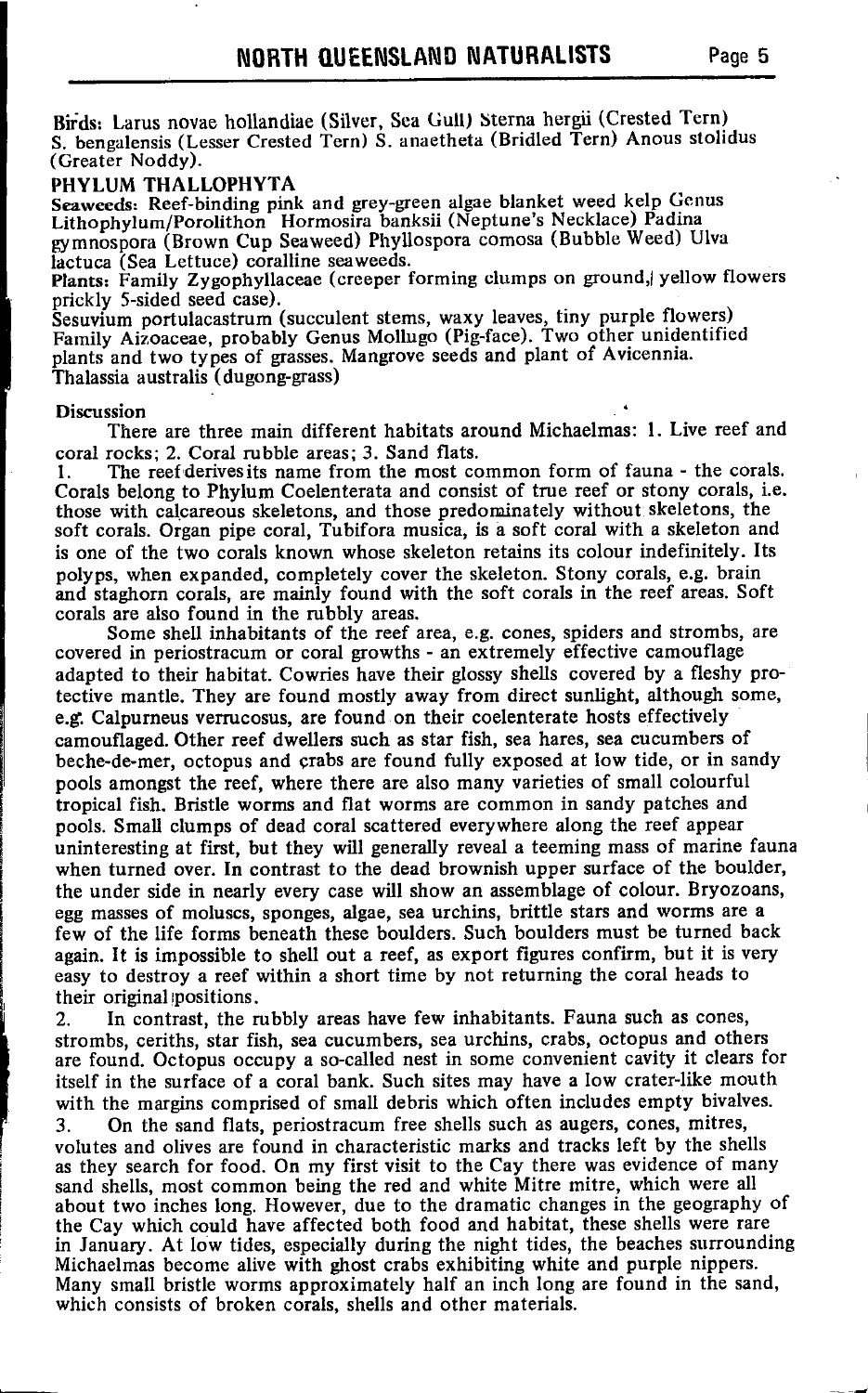During the last two to three years I have collected five Crown of Thorns starfish, Acanthaster planci. One of them on my first visit to Michaelmas in December. However I found none in January. A pair of banded sea shrimps, Stenopus hispidus, was found on my second visit,

A small Portuguese man-of-war was washed up on the Cay. Carried by the northern branch of the warm South Equatorial Current, these normally pelagic free floating blue colonies of coelenterates are swept up the Queensland coast, along the outer Barrier Reef. Strong south east winds drive them on to northern beaches especially during summer.

Sea hares of Genus Aplysai have an elongated foot and a pair of lateral lobes, the parapodia, on the back. By separating these, the outline of the fragile internal shell can be seen, transparent and almost flat, with only a suggestion of a loose spiral. In nudibranches, the colourful sea slugs, there is no shell at all. When disturbed, sea hares and their relatives eject a purple fluid which rapidly colours the surrounding water, acting like a smoke screen against predators. Sea hares have two pairs of head appendages: a paid of cephalic tentacles and dorsally behind them another pair, known as rhinopore, which are highly sensory organs. A more or less triangular-shaped sea hare was found which exhibited the two pairs of head appendages, reduced parapodia, and a fairly deep-set shell. Two of this species were found joined together, the anterior end of one joined to the posterior of the other. It is known that these organisms are hermaphrodite, i.e. possessing both male and female organs, but these may only function if specimens are solitary in the breeding season.

Feeding habits are related to the habitats and the types of food eaten by the animals. Herbivores consist of: detritus feeders - those feeding on plant material sifted from the sand; filter feeders - those filtering microscopic plants and animals from the sea water; browsers - those rasping plant material off the rocks. Carnivores consist of predators and scavengers.

The earliest molluscs are believed to have fed on fine organic particles gathered from the sea floor by means of a rasp-like structure called the radula, situated in the floor of the mouth. Variously modified, the radula is still an important feeding organ in most modern gastropods. Some, e.g. cones, volutes, murex and augers, have their radula teeth reduced to one or three per row and specialised for killing prey. All cones produce venom in a long coiled secretory duct which opens into the proboscis and has a muscular venom storage sac at its inner end. The radula is greatly modified and consists of a series of hollow barbed shafts which are pushed, as required, into the proboscis cavity where they are bathed in venom. The proboscis itself is very elastic and can be extended out<br>of the mouth for a distance about equal to the shell length. It can "feel" around, and when its tip touches a victim, the shaft is thrust into the body and embedded there. Retraction of the proboscis then pulls the prey inward and the venom, a powerful neurotoxin, subdues it before it is swallowed whole. In some fish-eating species, the mantle and indeed the whole body of the cone can be expanded to swallow prey as much as twice the size of the cone. Murex shells drill holes in the shells of their prey by the joint action of a rotating radula and acid secretions from a gland in the floor of the mouth. Abalones and trochus shells have a simply structured radula consisting of a flexible chitinous strip bearing many transverse rows of cusps or teeth, which is rubbed over their food.

Nudibranches or naked gilled sea-slugs and flatworms relish the nematocystladen tissue in sea anemones. Remarkably, they do not suffer any ill effects from the stinging capsules, which they are able to transfer through their own digestive tracts to their tissues without discharging. The animals then knowingly use them for their own defence and food catching. Flatworms envelop their food by wrapping themselves around and excreting a mucus over the victim. A funnel-like pharynx is then extruded through the mouth on the under side of the body and the food is digested before it is swallowed.

Page 6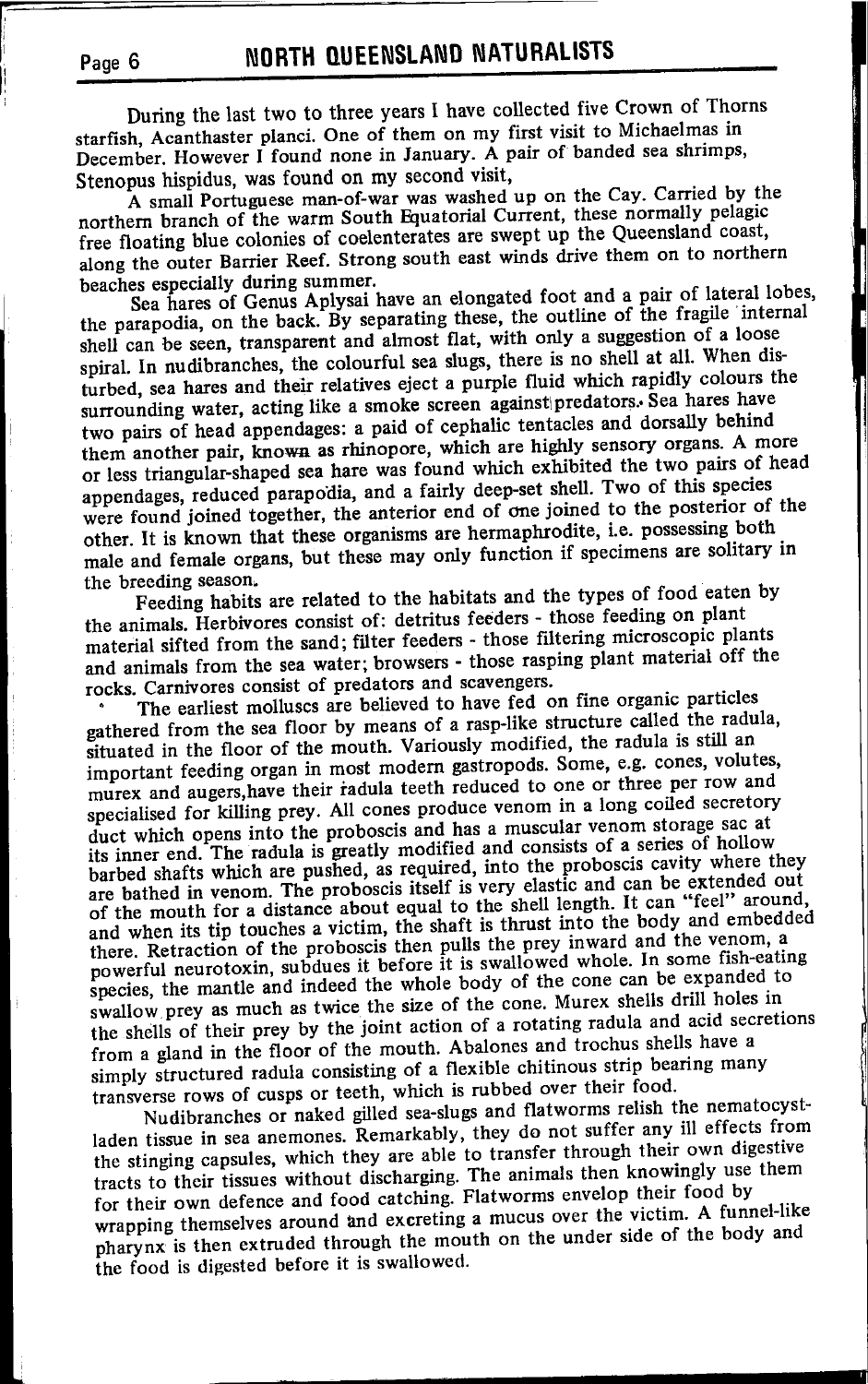In sea urchins and sand dollars, the mouth, which is on the under side, is surrounded by five strong teeth or jaws supported in a most complex apparatus known as Aristotle's Lantern. These herbivorous animals use these powerful jaws to scrape the algal film off the rocks.

Starfish pull open bivalves by working their hundreds of tube feet in relays to tire the sheils' closing muscles. As the bivalve opens, the starfish extrudes its stomach to envelop and digest the soft parts exposed.

Some beche-de-mer are plankton feeders, trapping the small organisms on tentacles around the mouth. Others swallow gieat quantities of sand from which they extract microscopic particles of food. Sea hares also do this and dissection reveals lengths of sand filled intestine.

Many symbiotic, predatory, and commensal relationships exist between the various fauna. A commensal or one-sided association is that of the anemone, Calliactis miriam, which attaches itself to the shells of hermit crabs, thus sharing the food and gaining a means of locomotion. The cowrie, Calpurnus verrocosus, is always found in association with the alcyonarian or false coral on the polyps of which it feeds. Pairs of the banded coral shrimp, Stenopus hispidus, are found in pools with their white antennae waving in the water to attract fish, which remain still while the shrimps pick at the parasites, injured tissue and fungal growths on their bodies and fins. Under natural conditions of territoriality, the ghost crabs with white nippers and those with purple nippers are fairly harmonious neighbours with each staying close to its burrow. However, when placed together in a bucket for a few hours, the white crab will leave the purple crab devoid of both legs and nippers.

The vegetation on Michaelmas Cay forms a covering about one and a half feet deep over part of the top of the Cay. Of the seven genera of plants, all are herbs, i.6. smali, green and non-woody, and all are Halophytes, i.e. able to survive high salt concentrations in the surrounding sand. A general characteristic of the vegetation is the fleshy water-storing leaves and stems. To survive the harsh conditions, some plants are ephemeral annual or they have a thick water-storing tap root. In December-January three of the plant genera had all stages in the development of flowers, while two others showed no sign of reproduction. One of the two types of grasses had young plants in the vicinity with the seeds still attached to the fibrous root systems. A plant with a thick tap root was the most affected by the cyclonic winds and seas-and a month later they were still being washed about by the tides. Also washed onto the Cay by the south east winds and currents were coconuts and numerous types of mangrove seeds, including Avicennia which I had not previously seen so far from the coast. Several mangrove seeds had germinated and died, while one had grown to 16 inches before dying. A coconut palm in the centre of the Cay had grown to a height of 3 feet before it died.

Various types of sea weeds I had not seen on the exposed reef were Washed up on the Cay, with many small molluscs mixed up in it. An orange floating sponge of Phylum Porifora was also washed up. Other natural debris deposited along the high water mark at all times of the year includes cuttlefish shells, drift wood, pumice stone, dead coral and shells. The tides also bring rubbish from passing boats; boxes, shoes, light bulbs, bicycle tyres; while visitors leave the Cay untidy with bottles, tins and plastic containers.

An important ecological fact observed in January was the succession of blanket weed over the rocky outcrops on the eastern end facing Cairns - the first time I had seen blanket weed growing around Michaelmas. The weed had a rotten stench and could be pulled off the rocks in long strips.

Always present at Michaelmas are the many thousands of birds: terns of several species, noddies, and the aggressive silver gulls which eat the eggs of the other birds when they fly off to fish. No eggs of the silver gull were noticed. Birds, nests and eggs were everywhere. The nests usually just a shallow depression,